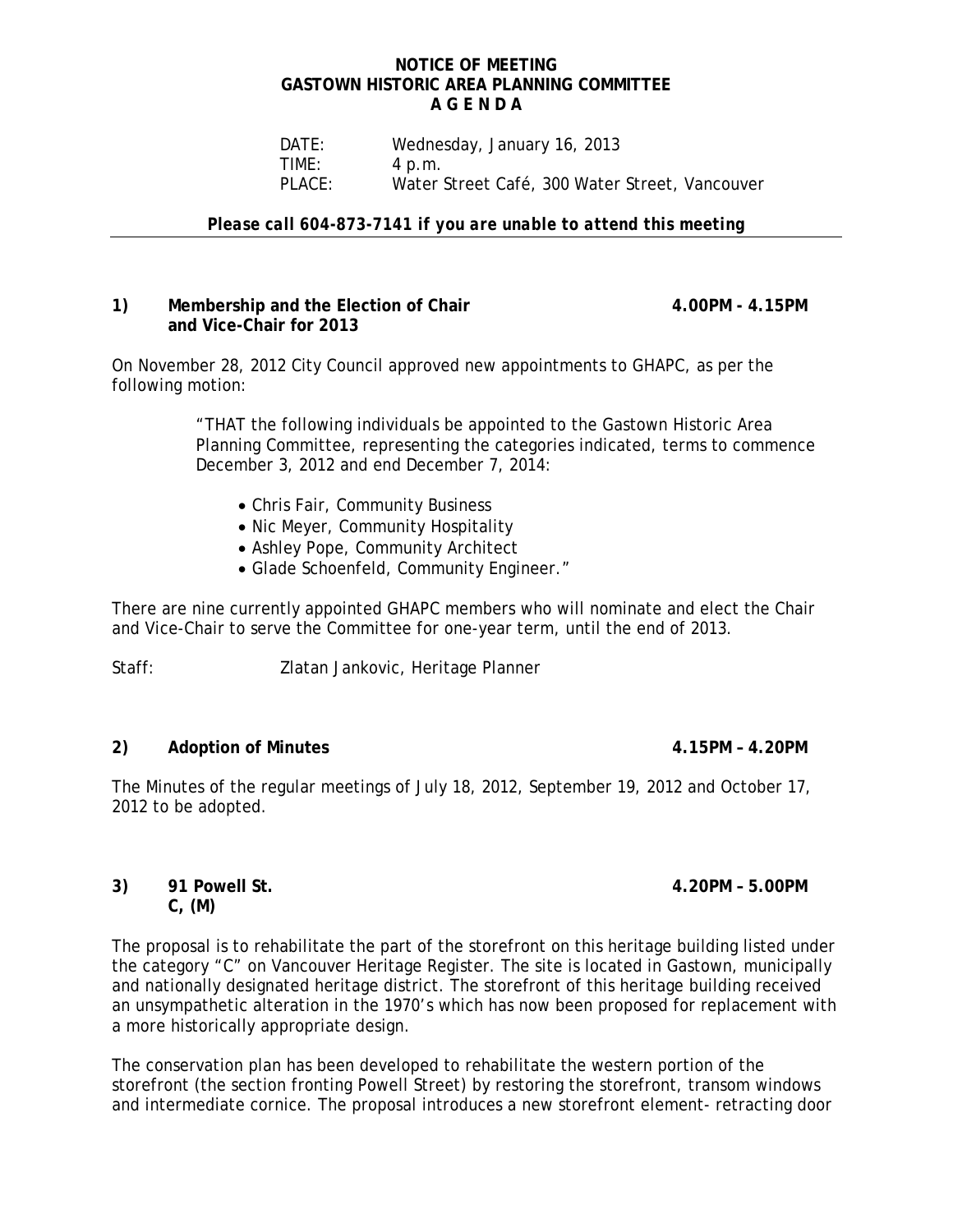- 2 -

in order to improve the functionality of the restaurant space on the ground floor. The proposed storefront configuration is based on archival photos from 1930's. The applicant will provide more details about the proposed conservation approach.

| Issues:      | Compliance of the conservation plan with HA-2 Design Guidelines and<br>Standards and Guidelines for the Conservation of Historic Places in<br>Canada |
|--------------|------------------------------------------------------------------------------------------------------------------------------------------------------|
| Applicant:   | Chad Mooney, Architect                                                                                                                               |
| Staff:       | Zlatan Jankovic, Heritage Planner                                                                                                                    |
| Attachments: | drawings and conservation plan in electronic form                                                                                                    |

## **4) 150 E. Cordova – DE416465 5.00PM – 6.00PM**

Located at 150 East Cordova Street, this 50 x 122 site is currently vacant. It is at the border of the HA-2 Gastown zoning district, with the zoning changing to the DEOD Downtown Eastside Development District, Sub Area 1: Main and Hastings, to the east and rear (south) of the site, across the lanes.

The immediate context is a mixture of building types, including both historical buildings and those of more recent vintages. To the west is a recently constructed 3 storey artist studio building, across the flanking lane to the east are lower 1 and 2 storey commercial buildings fronting on Main Street, and across the rear lane to the south are primarily 9 storey residential hotels, with some 1 and 2 storey commercial buildings in between, fronting on East Hastings Street . The buildings across East Cordova Street on the north side include 5 and 6-storey residential and institutional buildings.

The proposal is 9 storey mixed-use building, with a commercial unit at the ground floor and 8 storeys of residential above. A total of 61 residential units are proposed, with a mix of studio, and 1 and 2 bedroom units, five of which are 2 storey loft units. The primary residential entry is located at East Cordova. The gross floor area is 46,163 SF. The height of the building to the top of the roof deck is 76ft - 79ft, depending where it is measured (due to the drop in grade on this site). Seven parking spaces are provided at the ground floor, as well as two car-share spaces. Vehicular parking and garbage storage areas are accessed from the lanes. There is no underground parkade proposed as the site width would not accommodate conventional underground parking. The applicant is proposing payment-in-lieu for the remainder of the required parking spaces (4 spaces). Bicycle parking and bulk storage lockers are provided at the basement, with the building serviced by two elevators. The roof top is proposed to be developed as garden and patio space for use of the residential units.

The overall design and architectural expression is required to meet the expectations of the HA-2 Design Guidelines for new buildings. The design is intended to be a modern interpretation of the historical Gastown character. The design seeks to respect the predominant patterns of building form, height, fenestration, façade composition and materiality, while proposing a more contemporary aesthetic in terms of the building details.